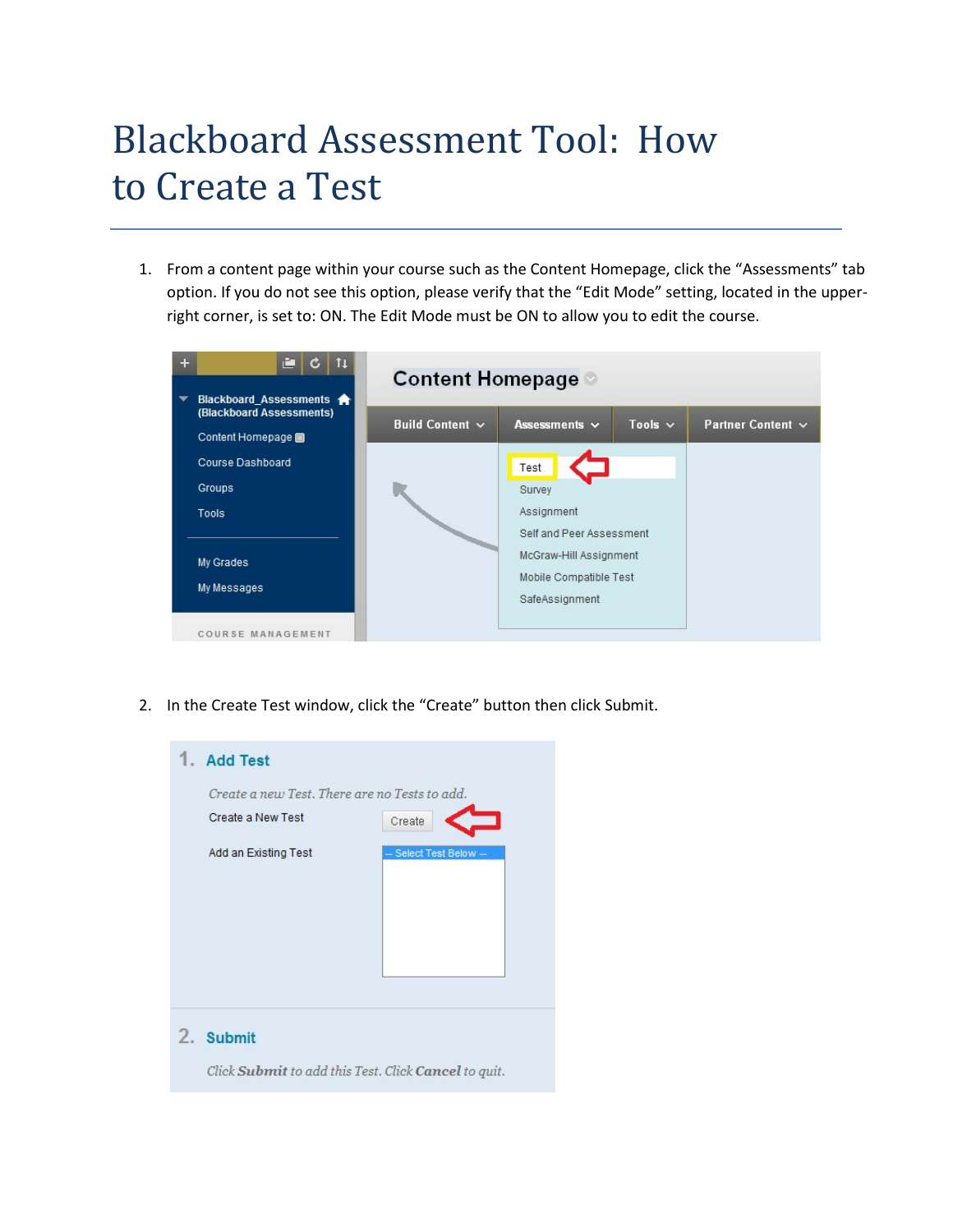3. In the Test Information window, enter a title for your test then click Submit.



4. From the Test Canvas screen, click on the "Create Question" tab to create questions.

| Test Canvas: Midterm Exam ◎ |                       |                                                                       |
|-----------------------------|-----------------------|-----------------------------------------------------------------------|
|                             |                       | The Test Canvas allows you to add and edit questions, add Question Se |
| Create Question $\vee$      | Reuse Question $\sim$ | <b>Upload Questions</b>                                               |
|                             |                       |                                                                       |
| Description                 |                       |                                                                       |
| Instructions                |                       |                                                                       |
| <b>Total Questions 0</b>    |                       |                                                                       |
|                             |                       |                                                                       |

5. Please choose from the following question types:

| <b>Calculated Formula</b>      | <b>Matching</b>             |
|--------------------------------|-----------------------------|
| <b>Calculated Numeric</b>      | <b>Multiple Answer</b>      |
| Either/Or                      | <b>Multiple Choice</b>      |
| <b>Essay</b>                   | <b>Opinion Scale/Likert</b> |
| <b>File Response</b>           | Ordering                    |
| <b>Fill in Multiple Blanks</b> | <b>Quiz Bowl</b>            |
| <b>Fill in the Blank</b>       | <b>Short Answer</b>         |
| <b>Hot Spot</b>                | <b>True/False</b>           |
| <b>Jumbled Sentence</b>        |                             |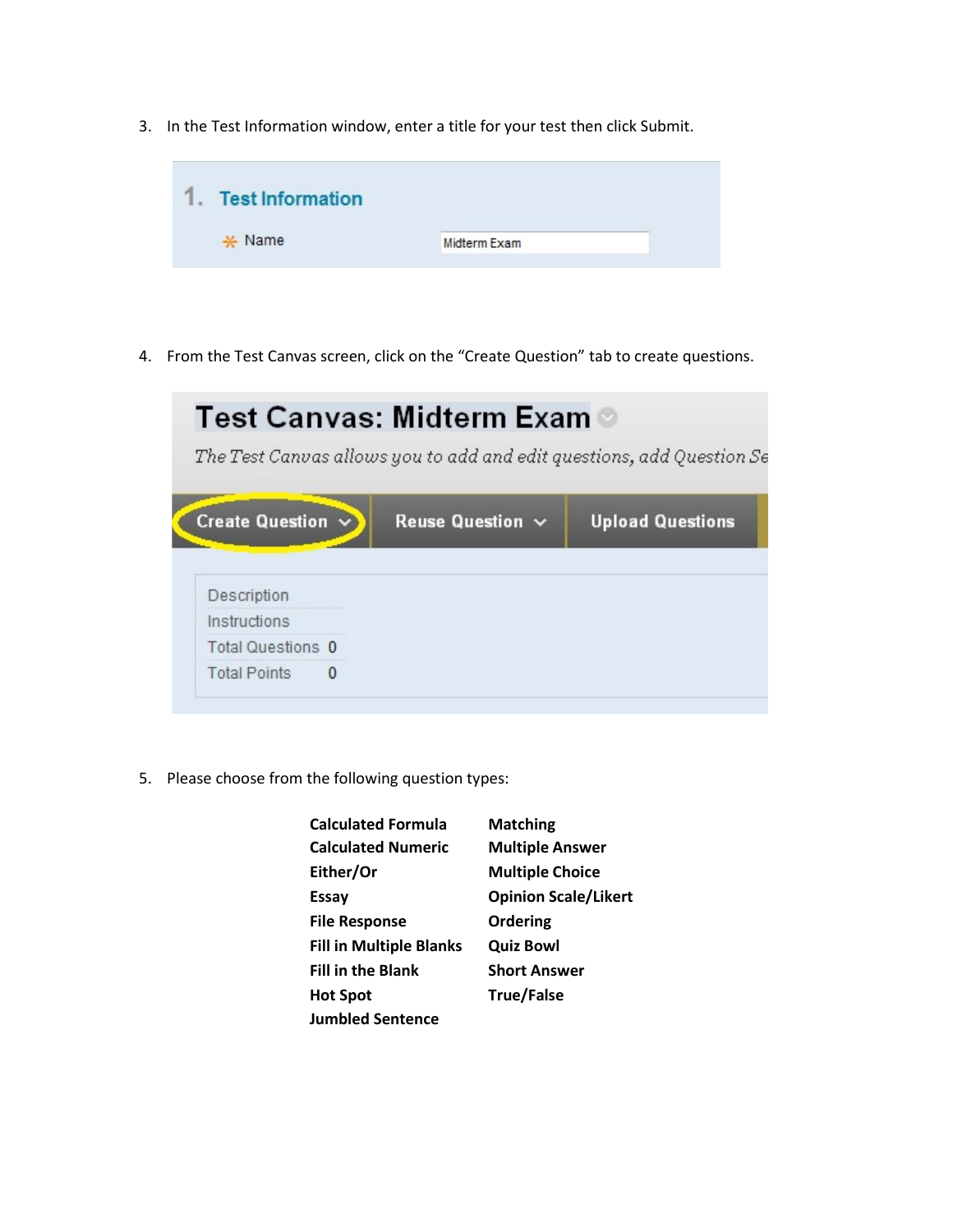6. After adding the desired number of questions, enter the points for each question. Click OK to complete the action.

| Description<br>Instructions<br><b>Total Questions 16</b> | This quiz covers materials from Module One.<br>Please complete the questions, be sure to save your answers. |
|----------------------------------------------------------|-------------------------------------------------------------------------------------------------------------|
|                                                          |                                                                                                             |
|                                                          |                                                                                                             |
|                                                          |                                                                                                             |
| <b>Total Points</b>                                      | 128                                                                                                         |
| <b>Delete</b>                                            | Select: All None Select by Type: - Question Type -<br>Points<br>Update<br><b>Hide Question Details</b>      |
|                                                          | 1. Calculated Formula: Miles: How many miles are there in [n] kilom                                         |

7. In the following step, click Submit to add the test.

| <b>Add Test</b>      |                                                                                |
|----------------------|--------------------------------------------------------------------------------|
|                      | Create a new Test or select an existing Test to deploy.                        |
| Create a New Test    | Create                                                                         |
| Add an Existing Test | -- Select Test Below --<br>$\overline{a}$<br>Final Exam<br><b>Midterm Exam</b> |
|                      |                                                                                |

8. The following screen lists the Test Options.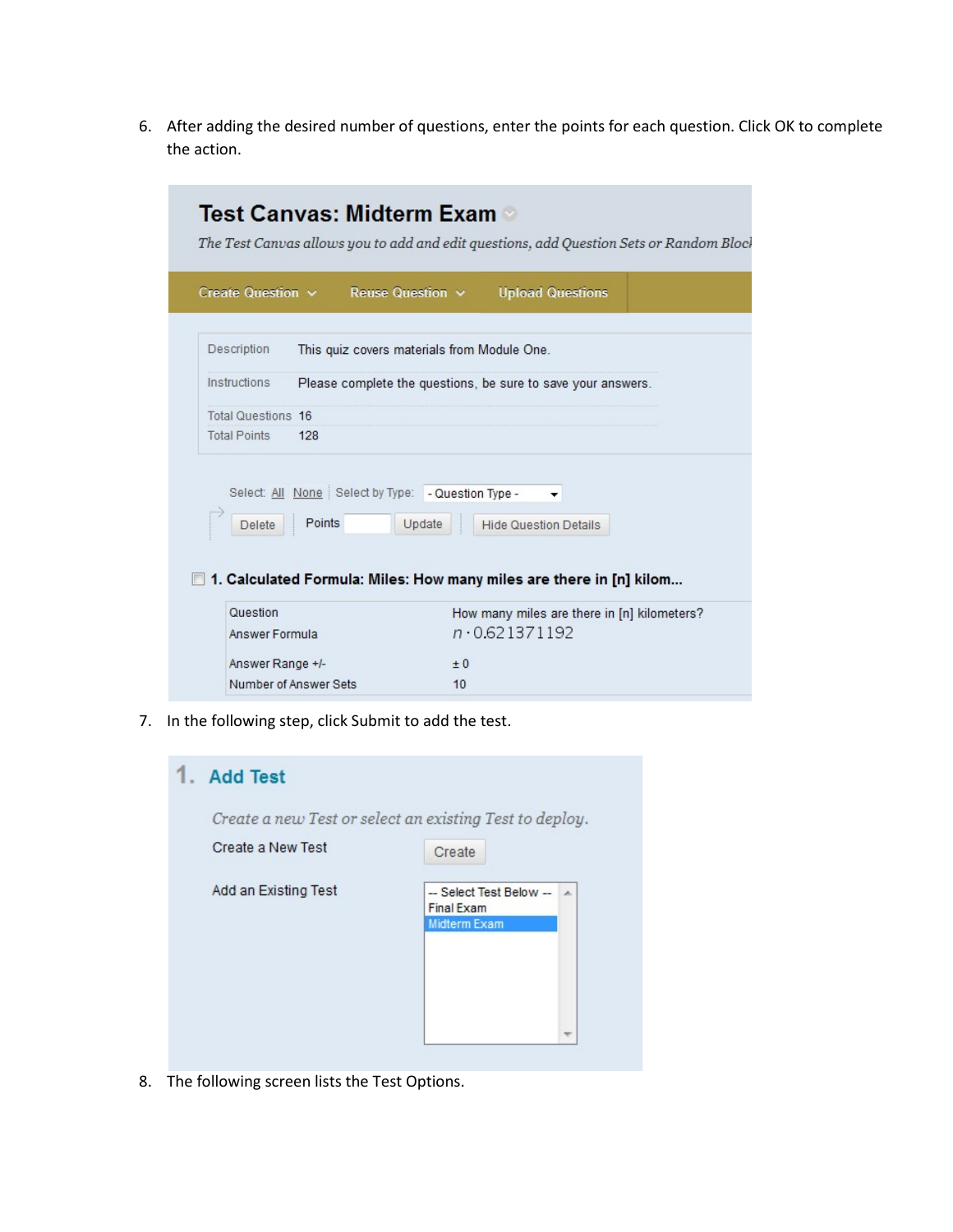## Settings Summary -

# **Step #2 Test Availability**

| Make the Link Available                     | Select "Yes" to make the test available.                                                                                                                                                                                                                                                                                                                                                                    |
|---------------------------------------------|-------------------------------------------------------------------------------------------------------------------------------------------------------------------------------------------------------------------------------------------------------------------------------------------------------------------------------------------------------------------------------------------------------------|
| Add a New Announcement for this Test        | Add an announcement to notify your students of<br>the upcoming test.                                                                                                                                                                                                                                                                                                                                        |
| <b>Multiple Attempts</b>                    | By leaving this section blank, the default,<br>singleattempt option will be applied.                                                                                                                                                                                                                                                                                                                        |
| <b>Force Completion</b>                     | Recommendation: Keep this setting unchecked<br>Applying this setting will force the students to<br>complete the quiz in one setting. A drawback is<br>that in the event of a technical issue, students will<br>not be able to resume the test where they left off if<br>their computer crashes.                                                                                                             |
| Set Timer                                   | Set a specified time duration for the students to<br>complete the test.                                                                                                                                                                                                                                                                                                                                     |
| Auto-Submit                                 | Recommendation: Keep this setting unchecked<br>Enabling this setting will automatically submit the<br>test when the time limit expires. The Auto-Submit<br>feature can be unnerving for students when their<br>tests automatically closes and submits. Please note<br>that by leaving this unselected, the submissions are<br>still time stamped so you may still see if they went<br>over the times limit. |
| Display After and/or Display Until          | Allows the instructor to specify the release date<br>and time or the test as well as an end date.                                                                                                                                                                                                                                                                                                           |
| Password                                    | An optional proctor password can be applied.                                                                                                                                                                                                                                                                                                                                                                |
| <b>Step #3 Test Availability Exceptions</b> |                                                                                                                                                                                                                                                                                                                                                                                                             |
| Add User or Group                           | You can set different test availability dates for<br>select users or groups. The setting additionally<br>allows accommodations for students with                                                                                                                                                                                                                                                            |

disabilities to allow them additional time to

complete the test.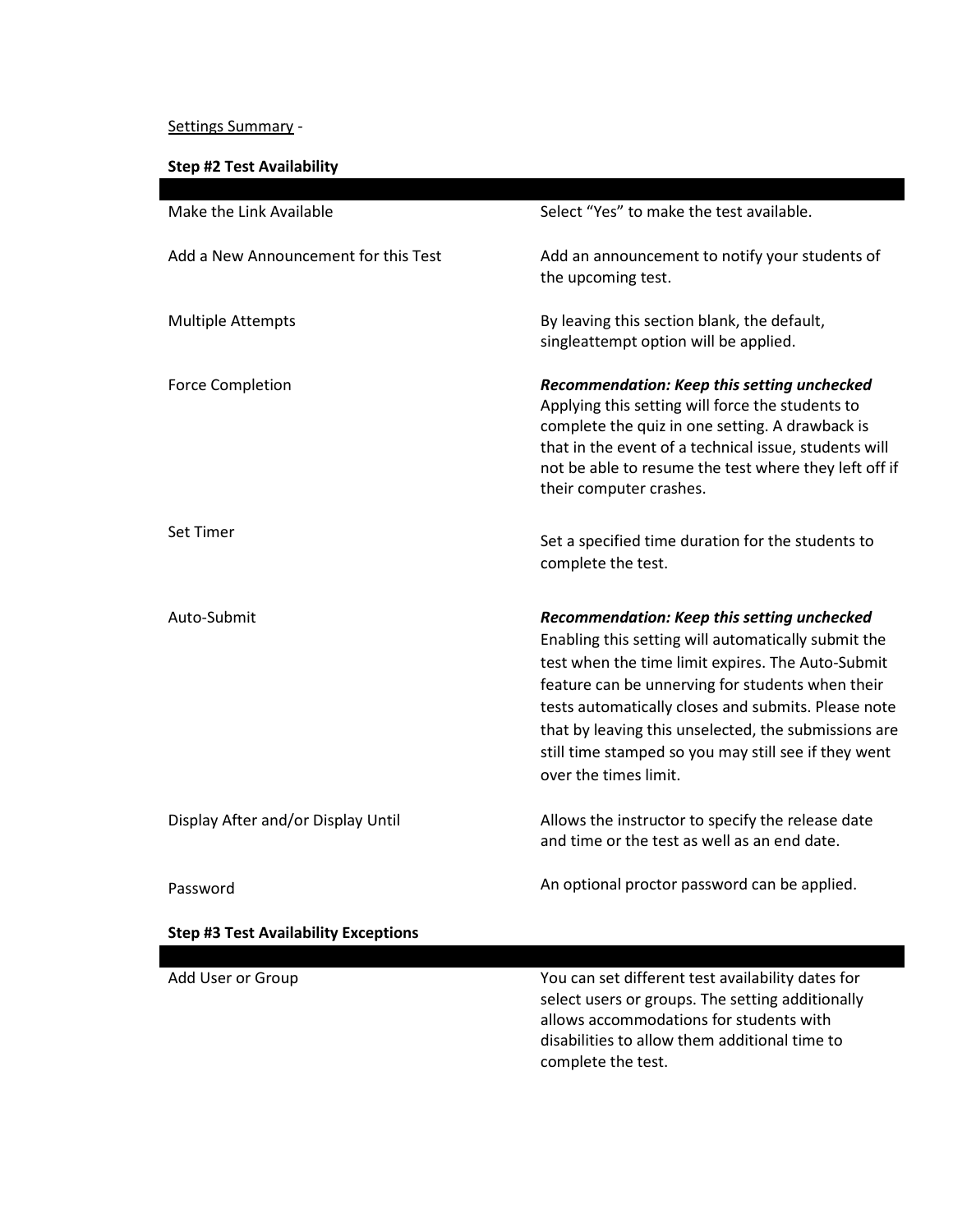**Step #4 Due Date** 

| Due Dates                                                                                                                  | Setting a Due Date will provide a visual notification<br>to the students in Course Dashboard.                                    |
|----------------------------------------------------------------------------------------------------------------------------|----------------------------------------------------------------------------------------------------------------------------------|
| <b>Step #5 Self-assessment Options</b>                                                                                     |                                                                                                                                  |
|                                                                                                                            |                                                                                                                                  |
| Include this Test in Grade Center Score Calculations                                                                       | This option allows the associated grade column to<br>be included in weighted and total column<br>formulas.                       |
| Hide Results for this Test Completely from Instructor Enabling this setting makes the test a self-<br>and the Grade Center | assessment. The column will not be included in<br>other calculated columns. The results cannot be<br>accessed by the instructor. |

### **Step #6 Show Test Results and Feedback to Students**

The dropdown menu option allows the instructor The options include after the submission as well as to choose when to release the results of the quiz. other date specific times. The choices include

displaying the Score, Answers, Correct and/or Submitted, and Feedback.

 $Tip - to fully hide the results from$ students so that they do not see their grade during the initial submission of their test, hide the associated column in the course Grade Center